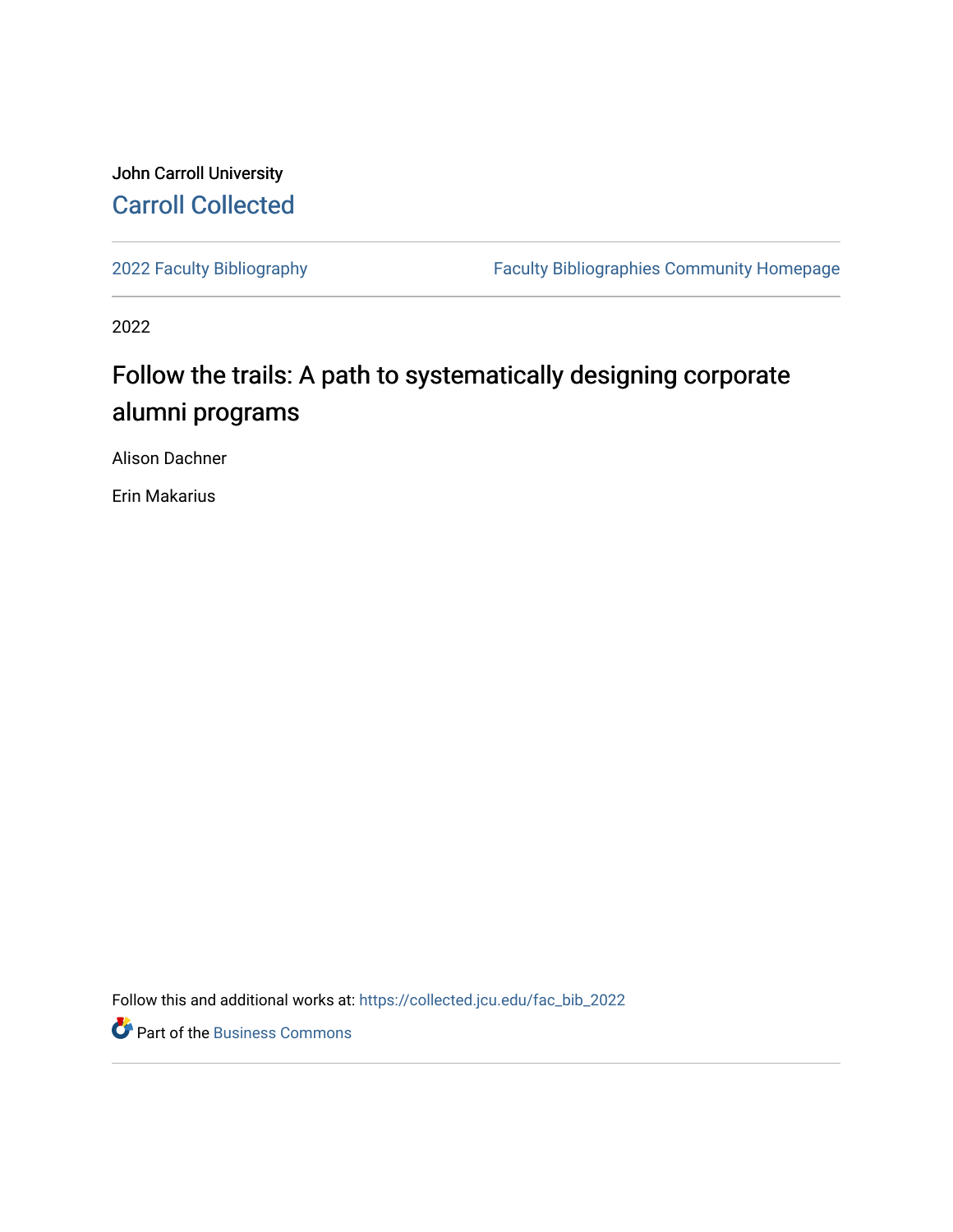## **ScienceDirect**

# **Follow the trails: A path to systematically designing corporate alumni programs**

#### **KEYWORDS**

Corporate alumni programs; Instructional system design; Boomerangs; Employee mobility; Employee exit

#### **Abstract**

Organizations today are facing increasing amounts of turnover and evolving labor markets. When employees leave they become corporate alumni, which initial research suggests are an important and valuable part of an organization's network. Corporate alumni can provide value as brand ambassadors, a source of employee referral, as a return employee (i.e. boomerang), or through knowledge sharing. One way to establish a strong network of alumni and achieve some of these benefits is to establish a corporate alumni program (CAP). Although CAPs are increasingly being recognized as beneficial for organizations, little is known about how to systematically design and implement these programs to enhance the likelihood of success. In this article, we utilize instructional systems design processes to offer guidance for how to strategically develop CAPs. We analyze existing programs to highlight common elements and use this research as a basis for creating the TRAILS typology, a way to designate practices for CAP implementation. We also suggest ways to evaluate and determine whether these programs are successful.

As companies are scrambling to deal with the challenges associated with unprecedented high levels of employee exit and mobility (commonly referred to as "The Great Resignation"), many are increasingly seeing the value in engaging corporate alumni. Traditionally, employee turnover was considered the end of the employee lifecycle with departing employees being "out of sight out of mind". However, some companies today are beginning to recognize that a new model is needed; one that extends talent management to former employees by engaging alumni to help fill business needs.

Research suggests that corporate alumni can provide value to organizations through talent acquisition, brand reputation, knowledge management, or as clients or customers. Studies demonstrate that hiring boomerangs (employees who leave and then return to an employer) offers a relatively quick and cost-effective way to meet labor needs because of their lower recruitment costs, shorter time-toproductivity, and greater commitment and satisfaction. The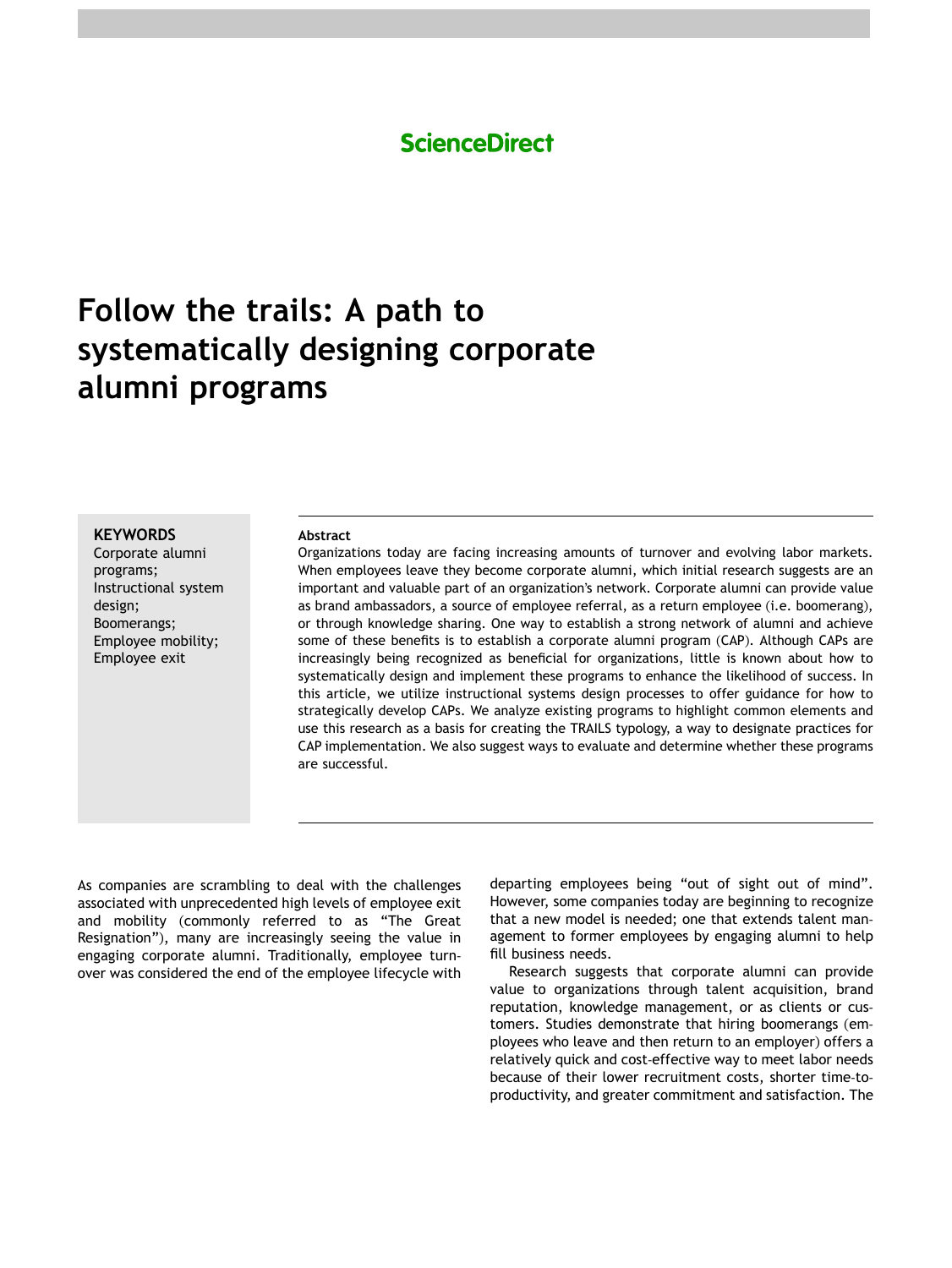total savings of hiring boomerang employees can be substantial, but depends on many factors (e.g., the type of job and salary). Industry market data shared by Andrea Legnani, Global Head of Alumni Relations at Citigroup, estimates a savings of between \$50,000 and \$75,000 each time a member of the alumni network is rehired. Even at a fraction of those estimates, the savings can be significant. Hence, it is not surprising that companies are increasingly sourcing alumni to fill talent needs. Michael Destafano, the Global Alumni Leader at Ernst & Young (EY) indicates that 17% of its workforce comes from its alumni network, which is on par with academic research shared by Swider and colleagues as well as a survey conducted by Gartner that indicate that boomerangs make up about 10–20% of company "new" hires across a variety of jobs.

Alumni do not have to be rehired as full-time employees to provide value to an organization. For instance, Destafano indicates that some alumni may not be interested in returning or a good fit for EY, but may be able to refer the type of person the company does want to hire. Thus, the value of alumni is in the network and continued relationship. Although most former employees do not return as boomerangs, many stay within the company ecosystem as customers or brand advocates. Alumni have many opportunities through word of mouth either in person or on platforms such as Glassdoor to act as brand ambassadors who promote the company or as brand terrorists who speak poorly of the company. In fact, alumni are often referred to as a "marketing army" for the brand among corporate alumni leaders. Organizations such as Starbucks and the Chalhoub Group recognize the importance of the transformation from employee to alumnus and the potential value of corporate alumni as customers and brand ambassadors. Both of these companies focus on the extended relationship with alumni, with Starbucks even suggesting that "once a partner, always a partner".

Finally, corporate alumni can be a valuable source of knowledge for organizational learning and brand development. In the retail industry, the employee experience team at Harrods asks alumni to participate in focus group conversations with current employees about how the company can improve the employee experience and make innovative business decisions. The Chalhoub Group invites alumni back to do market research in brand development brainstorming for new retail products. Hospital alumni associations, like the Cleveland Clinic, connect employees and alumni to other world-class physicians in all different medical specialties to continue to learn from one another and collaborate on research or patient care. Moreover, during COVID-19 many healthcare institutions depended on retired alumni to continue to mentor or provide learning opportunities such as by returning to train nurses to get to productivity faster.

Developing a Corporate Alumni Program (CAP) serves as a means for extending the employee lifecycle by strategically and intentionally engaging alumni in meaningful ways to recognize some of these benefits. Company run CAPs grant the organization more control around the narrative about employment and exit from the company to shift the conversation in a favorable way. While alumni programs are typically associated with higher education, many companies have well-established, mature CAPs that are efficient,

formalized, and have a strong identity among organizational stakeholders. These CAPs have typically existed in industries such as professional and legal services where high employee mobility has always been a reality and the value of maintaining connections with alumni was more obvious. Yet, given that frequent employee mobility and the potential value of alumni is no longer unique to certain industries there is increasing interest in CAP design across a broader range of organizations. Data shared by Enterprise Alumni, an alumni and retiree management platform, suggests that many Fortune 500 companies have some form of CAP and that in the past couple of years CAPs have been put into the mainstream spotlight, partially because of the impact of the COVID-19 pandemic on the employee-employer relationship.

While there is increasing interest in corporate alumni and we know there is a lot to gain from engaging alumni, little guidance has been offered with regards to the processes of *how* to successfully design a CAP to engage alumni. Legnani, from Citi Alumni Network suggests that developing and managing alumni programs is moving from "an art to a science". Yet, in practice, most guidance comes from software vendors who tend to offer targeted advice on what to or not to do when designing a CAP. While this information is useful, it is lacking a holistic and structured approach, which leaves firm executives with many questions about how to develop and implement a CAP.

The purpose of this paper is to present a strategic, comprehensive, and systematic approach for designing a CAP that encourages departing and former employees to become engaged alumni. To establish our guidelines for developing a CAP we depended on a thorough review of the academic literature on corporate alumni and training program design as well as a content analysis of company and research reports, CAP websites, and transcripts from the Enterprise Alumni Webinar Series. We also spoke with over 17 leaders of mature CAPs from a variety of industries that are company run and have been in existence for at least three years. Any specific company names and examples we use in this article are from publicly available information that can be found via published articles, webcasts, or websites.

We provide a five-stage, structured guide for making CAP design decisions using the CAP strategies and characteristics we identified. The five stages of CAP design that we suggest come from the training design literature. More specifically, we use the ADDIE (Analyze, Design, Develop, Implement, and Evaluate) model of instructional system design as an organizing framework for designing a CAP. We provide recommendations for determining what practices should be offered, to who, why, and when as part of a CAP. Although we present these stages linearly, this process is dynamic and the various stages may occur concurrently.

## **STAGE 1: ANALYZE THE NEED AND DETERMINE OBJECTIVES**

The first stage in CAP design is determining *if* designing a CAP is appropriate, *why* it may be needed, and *how* it would link to the organization's overall goals*.* As with the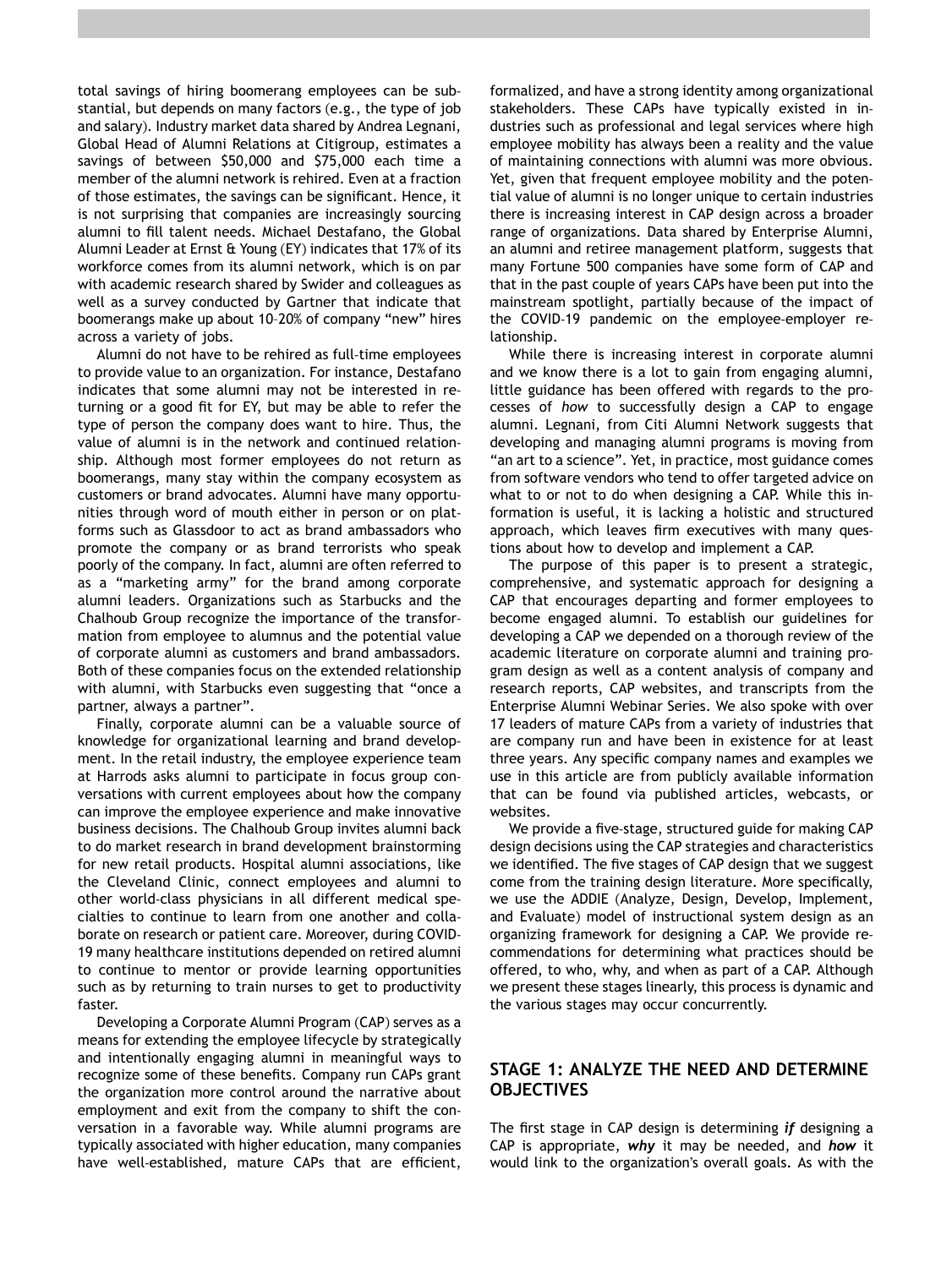development of any new program, it is important to have a solid purpose with clear goals and not caught up in doing what seems trendy. A strategic design from the start is essential to ensure the program achieves desired results. It begins with an organizational and person analysis to determine the objectives of the CAP and the value-proposition to alumni. This initial stage of CAP design is critical for making all subsequent design decisions.

The first step of the organizational analysis is asking why the company is considering a CAP. There needs to be clarity about the purpose and mission of a CAP, which can vary greatly. Some programs focus on creating a community, while others focus on helping with talent acquisition and facilitating partnerships with alumni as customers or suppliers, or some combination of these. The second step is assessing the overall business strategy, vision, and values as well as the current HR practices and determining how the CAP will align with current people management practices. CAP initiatives should be value-driven as a reflection of the employee experience for a seamless transition from employee to alumni. If employees are not treated well, alumni will not be interested in staying connected and will perceive the CAP as insincere. Moreover, current employees might be resentful if alumni are being supported by the organization if they do not feel supported. Thus, the CAP must be a natural extension of the existing talent management process.

The third step in an organizational analysis is garnering top management support by identifying the priorities for a CAP and ensuring executives are committed to developing and promoting the CAP. This may come in the form of finding an executive sponsor to champion the program. The fourth step is determining the resources needed and available for CAP, including the budget, time, software, and if there is internal expertise available to design the program.

If the organizational analysis results determine it is appropriate to move forward with developing a CAP, then the person analysis should be conducted to gather information about the alumni. The first step to offering a valuable CAP that motivates alumni engagement is identifying the preferences and needs of alumni. It is important to ask, for example, why people left the organization, the turnover rate in the organization, where people are going, and what they are saying when they leave. Finally, it is important to understand if former employees want to stay connected, with who, and what activities they are interested in engaging in as alumni. This feedback from alumni will influence what CAP practices are appropriate to offer to appeal to different types of leavers (e.g., voluntary, involuntary, retirees, etc.).

The final step of the analysis stage (i.e., Stage One) is to use the results to determine the mission and objectives of the CAP as well as a clear value-proposition for alumni. The mission and objectives will establish targeted outcomes to guide program design decisions, offer criteria for measuring the effectiveness of the program, and identify opportunities for improvement over time. A sample primary objective might be, "to build a community of lifelong brand ambassadors and empower them to achieve their professional and personal potential". Specific and measurable derived objectives should be established in support of achieving the primary objective. For instance, using the sample primary

objective described above, the CAP derived objectives might include, "to host quarterly social events and careerfocused developmental events that are attended by at least 50 alumni each".

A common question is, "if someone left a company and has moved on, why would they put energy into staying engaged with their previous employer?" To address this question, many of the CAPs we analyzed had their valueproposition displayed publicly on their webpage. For example, EY says, "Our EY alumni network helps connect all of our EY people, past and present, to more opportunities, more resources and more of the people they need to know for the future", while Starbucks states, "here's your place to connect with fellow alums, discover new opportunities to grow, and stay in touch with the latest news and events." A central theme is that regardless of the individual's current situation or interest in being an engaged alumnus, CAPs provide a unique opportunity to preserve lifelong relationships and stay connected to an exclusive professional network of individuals with the shared experience of working for the same organization. Companies like SAP, Chalhoub, Marks & Spencer, and Salesforce recognize the importance of lifelong connections and refer to alumni as a part of the "family".

## **Key Questions for Stage 1: analyzing the need for a CAP and determining objectives**

- Organizational analysis: What is your purpose for establishing a CAP? How does it align with the organizations values and strategy? Who would be an executive sponsor? What resources are needed and available to support a CAP?
- Person analysis: Why are people leaving? Where are they going? How can the employee experience be improved? Do alumni want to remain engaged, with who, and how?
- Establish objectives: What is the mission and objective of the CAP? What are the targeted, measurable outcomes? What is the value-proposition to alumni?

## **STAGE 2: DESIGN CORPORATE ALUMNI PROGRAM PRACTICES USING THE TRAILS TYPOLOGY**

There are many ways to achieve the objectives of a CAP. Stage Two involves systematically determining *what* practices to offer as a part of the CAP. We introduce the TRAILS typology to help make decisions about which practices to offer. The TRAILS typology [[Table 1](#page-4-0)] is an organizing framework we established to classify different alumni-focused practices into categories based on six re-occurring themes in our review of CAPs. The TRAILS typology includes (1) Tracking and analyzing data, (2) Recognizing achievements, (3) Allocating resources, (4) Information and opportunity sharing, (5) Learning and development initiatives, and (6) Socializing and networking events. We share commonly offered CAP practices within each category as well as examples of specific companies offering those practices. Our list of practices is not exhaustive, and our examples are illustrative rather than comprehensive. A summary of the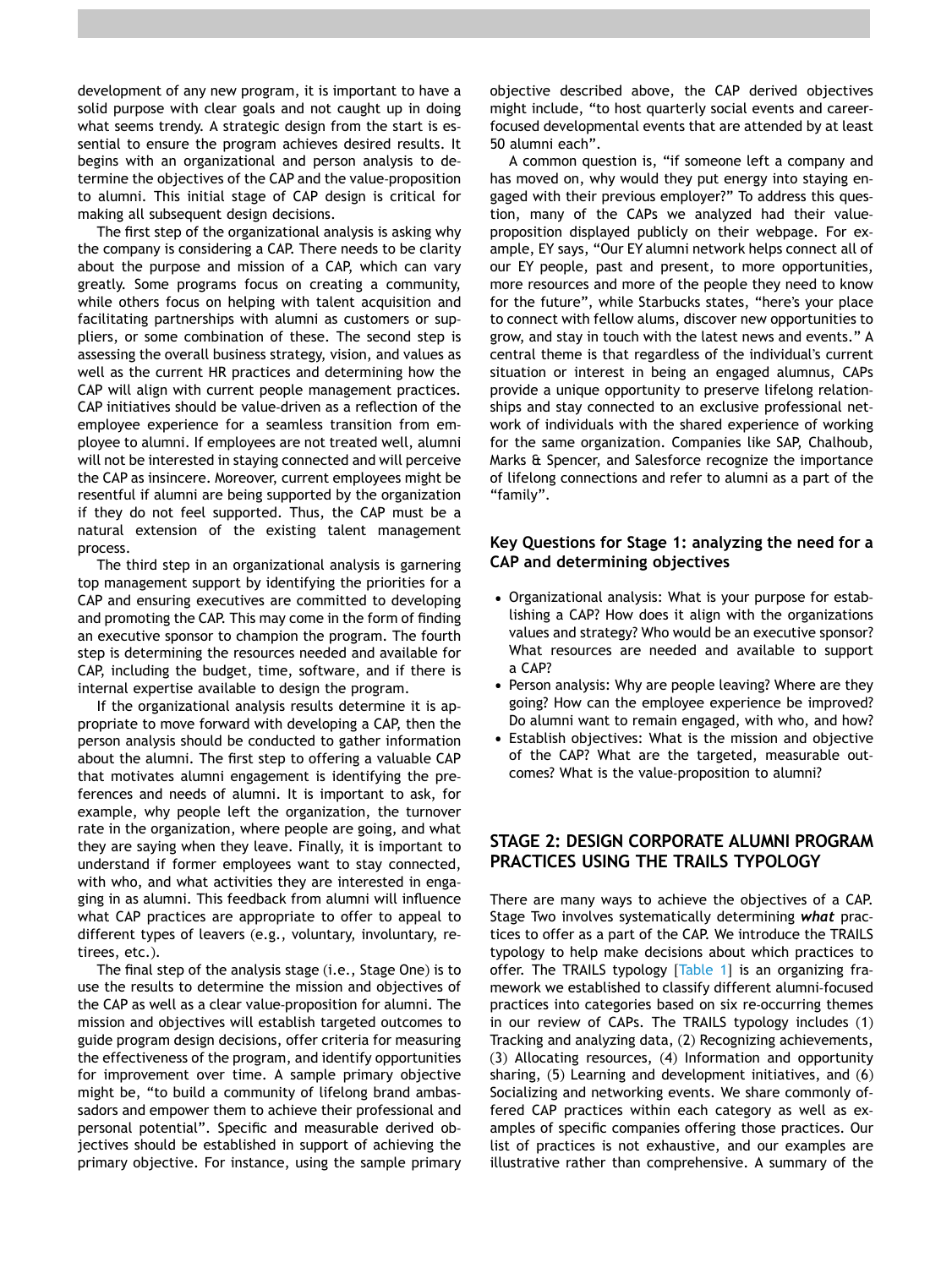<span id="page-4-0"></span>

| Table 1              | Stage 2: Design the CAP using the TRAILS typology- determine what practices to offer to support the specific ob- |  |  |  |  |  |  |
|----------------------|------------------------------------------------------------------------------------------------------------------|--|--|--|--|--|--|
| jectives of the CAP. |                                                                                                                  |  |  |  |  |  |  |

| Design Categories                            | Alumni Management Practices                                                                                                                                                                                                                                             | Examples                                                                                                                                                                                                                                                                                                                                                                                                |  |  |  |  |
|----------------------------------------------|-------------------------------------------------------------------------------------------------------------------------------------------------------------------------------------------------------------------------------------------------------------------------|---------------------------------------------------------------------------------------------------------------------------------------------------------------------------------------------------------------------------------------------------------------------------------------------------------------------------------------------------------------------------------------------------------|--|--|--|--|
| Tracking and<br>Analyzing Data               | • Update exit interviews<br>• Conduct alumni interviews/Surveys<br>· Update alumni database                                                                                                                                                                             | • Boston Consulting Group, has a link to an alumni<br>survey on the alumni webpage and shares fact<br>sheets with aggregated alumni data.<br>• Faegre Drinker Biddle & Reath provides a spot for<br>alumni to easily update their profile on the<br>alumni webpage                                                                                                                                      |  |  |  |  |
| Recognizing Achievements                     | • Thank departing employees and<br>acknowledge their contributions<br>• Invite alumni to share experiences as<br>guest speaker<br>• Feature personal and professional<br>accomplishments in Alumni Spotlights                                                           | • The McKinsey Alumni Center Webpage highlights<br>the "Four alumni on Fast Company, Fortune 40<br>under 40 lists"<br>• SAP provides an alumni badge welcoming them to<br>the alumni network with a note of appreciation.<br>· Salesforce has "alumni spotlight" and<br>"boomerang spotlight" stories on its alumni<br>webpage                                                                          |  |  |  |  |
| <b>Allocating Resources</b>                  | • Extend alumni access to EAPs and<br>employee perks<br>• Provide career support/coaching for<br>employees and alumni<br>• Offer alumni referral rewards                                                                                                                | • Davis Polk grants alumni access to career<br>coaching from the internal Career Services<br>manager.<br>• Salesforce offers "office hours" for career<br>guidance and an alumni referral program<br>• Bain & Company offer a one-year subscription to<br>Mekko Graphics.                                                                                                                               |  |  |  |  |
| Information Sharing                          | • Provide an alumni directory and alumni<br>fact sheet<br>• Indicate how alumni can contact firm<br>• Create an alumni job board- including<br>external,<br>pro-bono<br>internal,<br>and<br>opportunities<br>• Share company updates and industry<br>trends with alumni | • Hogan Lovells and SAP have alumni directories<br>and job boards<br>• Davis Polk offers pro-bono opportunities for<br>alumni<br>• Chalhoub alumni are encouraged to engage in<br>philanthropy<br>volunteering<br>company<br>and<br>initiatives.                                                                                                                                                        |  |  |  |  |
| Learning & Development<br><b>Initiatives</b> | • Offer certifications, webinars, and<br><b>Continuing Education Credits</b><br>• Provide extended access to LMS and<br>training modules<br>• Establish mentorships between alumni<br>and employees or other alumni                                                     | • Starbucks offers alumni opportunities to grow<br>through access to free courses and events to<br>develop their career.<br>• The Accenture Alumni Network hosts the<br>Accenture Alumni Network Speaker Series<br>• Salesforce has extended to alumni its "I am<br>Remarkable" employee training program<br>• O'Melveny offers a comprehensive library of free<br>CLEs and customized training options |  |  |  |  |
| Socializing and<br>Networking                | • Include alumni in conferences and<br>industry roundtables hosted<br>• Host professional networking events for<br>employees and alumni<br>• Host social receptions - reunions,<br>holidays<br>· Assign alumni a "buddy" as an internal<br>point-of-contact             | • Citigroup and Bain host social and professional<br>alumni events in different locations around the<br>world<br>• Marks & Spencer encourages alumni to stay a part<br>of the M&S family by attending private alumni<br>events.                                                                                                                                                                         |  |  |  |  |

TRAILS typology and associated practices can be found in [Table 1.](#page-4-0)

Each CAP will have a unique set of practices from the TRAILS typology dependent on the company and alumni characteristics. CAPs can focus on one category of practices or diversify and package initiatives from different TRAILS categories together depending on which aligns most with the current situation and objectives. Thus, we cannot provide a one-sized fits all recommendation for designing a CAP. Rather, the practices selected in a CAP design must align the organization's resources, objectives, and valueproposition established in Stage One, as well as the alumni's evolving wants and needs. As such, we highlight when and for whom different practices might be most effective and identify other important considerations when making the decision about CAP offerings.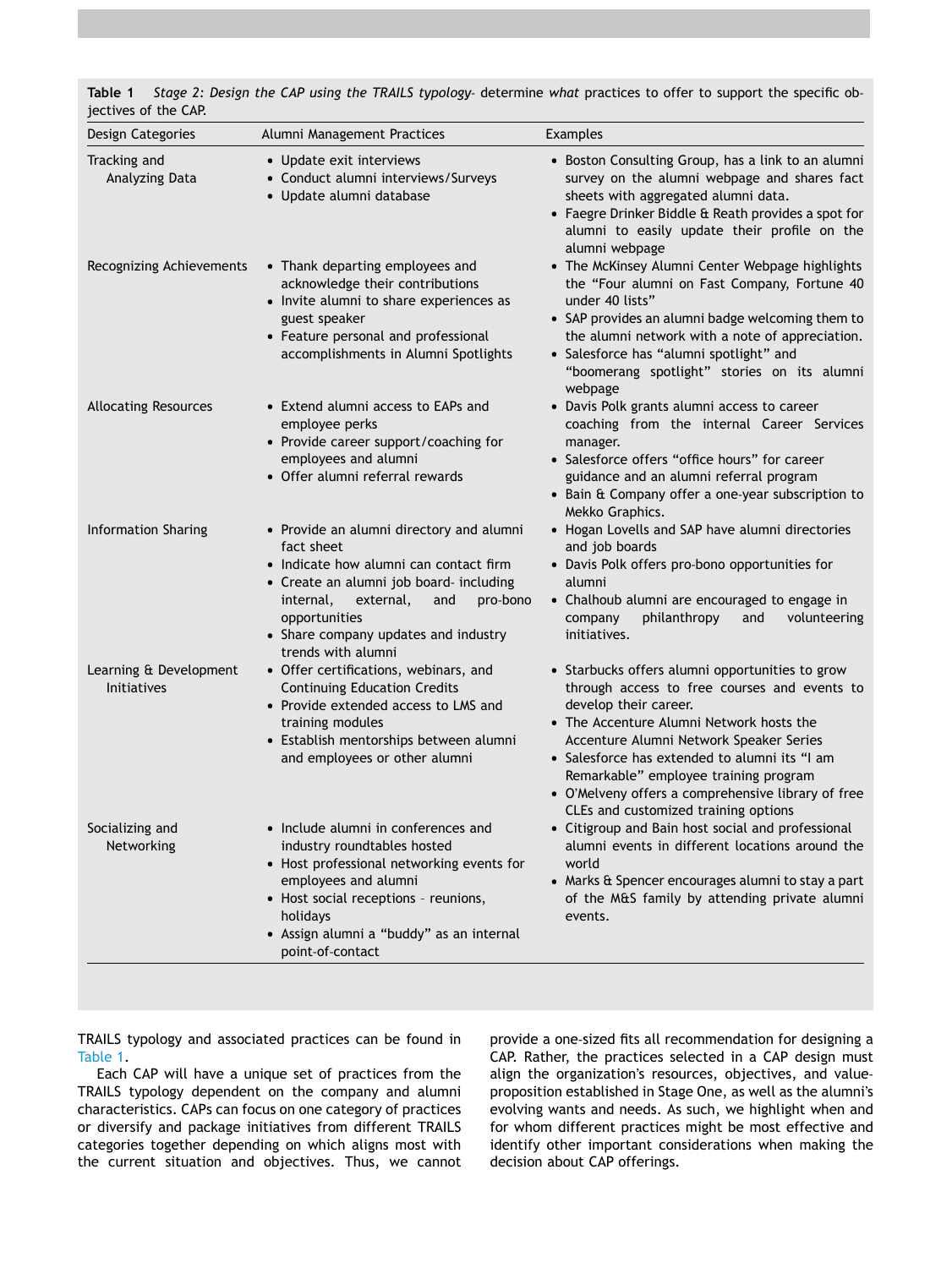### **Tracking and analyzing data**

When launching and managing an alumni network, a commonly accepted sentiment that was shared by Destafano at EY is that in successful CAPs "data [are] king". This statement emphasizes the importance of collecting and using alumni data to make decisions. Even after the initial person analysis, tracking alumni data is an ongoing process that enables the CAP to analyze the evolving wants and needs of alumni. Tracking and analyzing data is so essential that every CAP we have reviewed collects alumni data. While it may require a great deal of time and effort, tracking data comes at little cost if the software is already in place.

Tracking alumni data begins at the point of exit by using interviews and surveys to gather information from departing employees about their experience at the organization, reasons for leaving, and overall feelings about the company. For CAP use, these exit interviews should be updated to collect personal contact information. Otherwise, it will be difficult to contact the individual after his or her last day when the professional company email account is discontinued. The aggregated (appropriate and legal) exit data should be shared with CAP leaders. When data about employee exit are not shared, the disconnect may lead to missed opportunities for engaging alumni.

An initial alumni survey conducted by the CAP several weeks out from exit can confirm why people left and the details of their employee experience. These responses tend to be more honest and detailed than those given at the point of exit. Subsequent alumni surveys are used to continue to gather information about alumni and determine their wants, needs, and interest with regards to the CAP by asking questions about how they feel about the company, what capacity they are still connected to people at the company, what alumni practices they engage in, what programs they would like to see offered, and what they are currently doing. The Boston Consulting Group Alumni Network has a link to the alumni survey right on the webpage and posts aggregated alumni data as "alumni network quick facts". Many CAPs, like Faegre Drinker Biddle & Reath, allow alumni to easily edit their profile with up-todate information.

### **Recognizing achievements**

Recognizing the achievements of employees and alumni demonstrates that an individual is valued and enhances commitment and engagement. It can also serve as a valuable recruitment strategy. When organizations proudly announce the prestigious positions alumni hold after their tenure with the company, it signals that it is okay for people focus on advancing their careers. For example, the McKinsey Alumni Center Webpage highlights the "Four alumni on Fast Company, Fortune 40 under 40 lists". Moreover, the Davis Polk Alumni Network webpage boasts, "Davis Polk lawyers go on to do extraordinary things …. They can be found in the most senior positions in the business world and government, as well as in an array of leading roles in academia and philanthropy". Every CAP we reviewed included initiatives that recognized its alumni.

Recognition can be valuable to all alumni and leavers, regardless of their reason for leaving, but might be most appropriately implemented for those who were high performers or to recognize retirees and establish their legacy as a member of the organization. The cost of most of these practices is relatively inexpensive, as time is the biggest resource investment.

Recognizing achievements to engage alumni can occur at the point of exit by saying thank you, showing appreciation for their work, and celebrating the value they added to the organization. This could include sending a company or department wide thank you email highlighting their contributions to the company, offering a tangible gift or memento, sending a personal card from a company executive recognizing their achievements, or providing an official welcome to the CAP. For example, at SAP when employees leave on good terms they are given an "Awards and Recognition" alumni badge as a sign of appreciation and to verify their achievements. Many departing employees take pride in receiving this badge by sharing it publicly on LinkedIn.

Recognizing alumni comes primarily through sharing alumni news highlighting the professional or personal accomplishments of alumni either in the company newsletter or website. Alumni spotlights may include highlighting the experiences and success of a former employee in their new role in writing, on video, or as a guest speaker. The Salesforce alumni webpage has an "alumni spotlight" and a "boomerang spotlight" where former and returning employees tell their stories about life at Salesforce and beyond. Recognition can also include highlighting personal milestones such as international re-location or the birth of a child. In the Alumni News on the McKinsey Alumni Center website it highlights a Q&A session titled, "Four alumni Olympians reflect on the summer games". It may be important to recognize alumni accomplishments as a part of a broader employee recognition plan so as not to discourage current employees from staying.

#### **Allocating resources**

Companies can demonstrate an ongoing commitment to employees and alumni by offering benefits and programs that promote their wellbeing. Alumni interest in these resources might differ based on why they left and their destination after leaving. Most of these practices require a financial investment, but when extending already existing employee benefits to alumni (rather than developing new programs for alumni), the cost can be reduced. Moreover, having these resources available to alumni can yield a positive return in the form of alumni goodwill and engagement. About half of the CAPs we reviewed allocated resources to alumni in some way.

Allocating resources can begin at the point of exit by helping individuals navigate the transition out of the company for a soft landing in a new role. Some CAPs are offering life coaches, psychological counseling, or career coaches to help employees and alumni through career transitions. These are often in the form of designated one-on-one office hours, as is done at Salesforce. While these types of programs were once reserved as a part of outplacement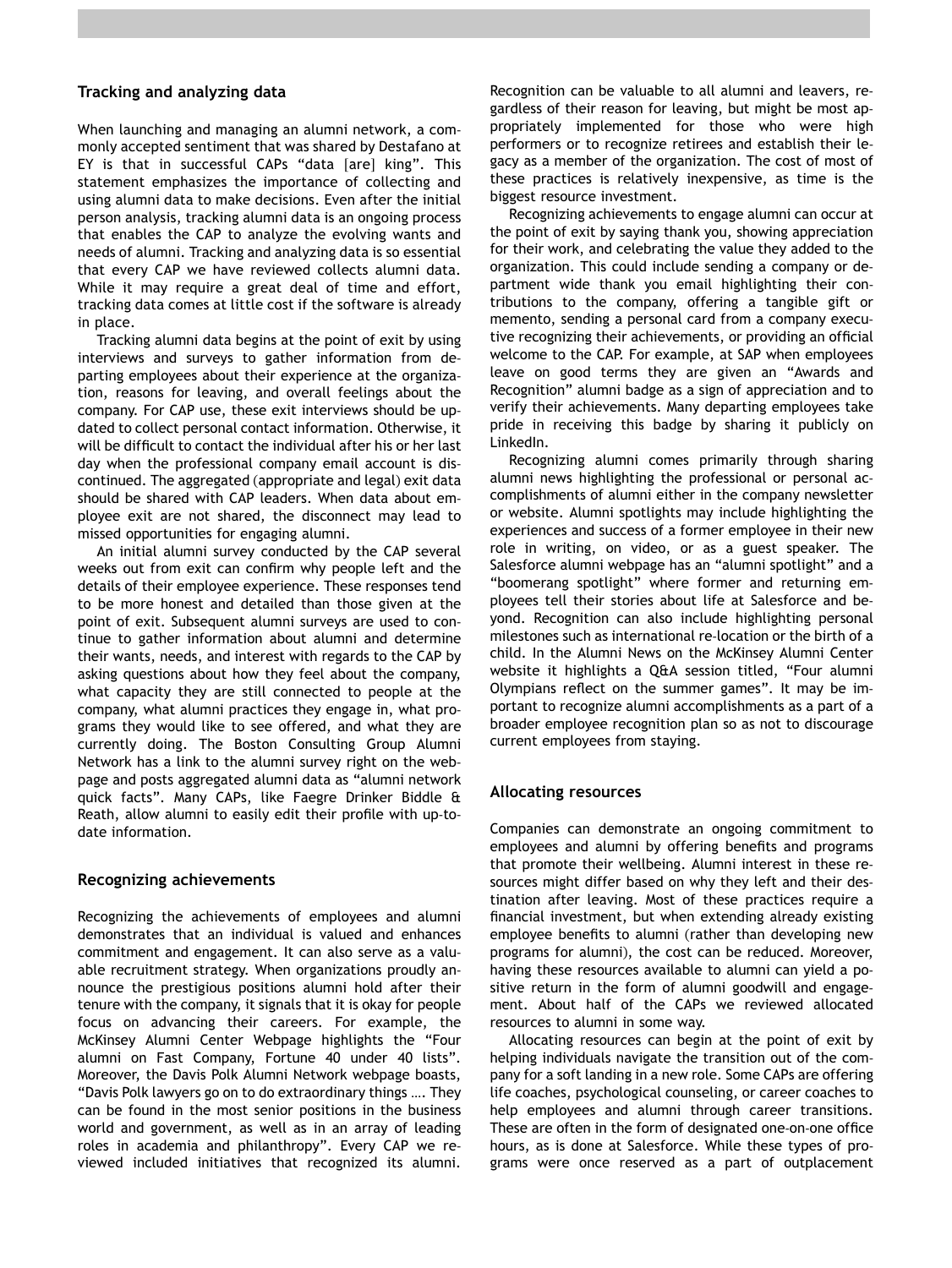training for involuntary leavers, today these practices are more commonly being offered to any current, departing, or former employee. For instance, the Davis Polk Alumni Network grants alumni access to career coaching from the internal Career Services manager.

Another way CAPs allocate resources is to offer alumni continued access to employee assistance programs (EAPs) and other health and wellness benefits. Alumni may also be privy to perks like employee discounts, subscriptions, deals and support for philanthropic efforts. For example, on Bain & Company's Alumni Services webpage, alumni can obtain "A one-year subscription to Mekko Graphics chart building software is available, free of charge". In addition, cash rewards or donations to a charitable organization of their choice can be provided as an alumni referral incentive. Salesforce's alumni referral program makes a charitable donation in the name of the alumnus who referred a new hire, to thank them for the referral.

### **Information and opportunity sharing**

Information and opportunity sharing are one of the most critical purposes of a CAP because the more people feel in the know, the more likely they are to be engaged. Transparent communication to employees and alumni about the company and CAP can help generate buy-in and engagement. Every CAP we analyzed uses the alumni platform to share information and opportunities as it is an appropriate practice for all alumni and can be done without any cost other than the time of an employee.

Information sharing from the CAP should begin as the company gains knowledge that an employee is leaving. This can help to reduce uncertainty and set clear expectations about their departure. Transparent information should be shared about what the exit process will entail, what information will be gathered, as well as what they can expect as an alumnus including when they will be contacted by the CAP in the future and what information will be sought. Finally, contact information for the CAP should be shared at departure and easy to access by alumni.

Our research suggests that some of the most valuable CAP initiatives to alumni come from information shared through their access to a directory of alumni and job boards where alumni can both search for and post internal and external job vacancies. Alumni directories and job boards are so prevalent that every CAP we reviewed listed them on the website (e.g., Hogan Lovells, SAP, or McKinsey, and more). Moreover, the Corporate Alumni Benchmarking report by PeoplePath and The University of British Columbia found that 72% of CAPs offer a directory of contact information for current and former employees. CAPs can also share other valuable information including: firm updates and insights, industry trends, opportunities for collaboration on projects, or pro-bono and philanthropy efforts. For instance, members of the Davis Polk Alumni Network are able to "get involved with pro-bono and non-profit opportunities", while Chalhoub alumni are encouraged to join in on company volunteering initiatives. This information might be especially appealing to individuals who left the workforce temporarily, or retired, but want to keep a foot in the door.

#### **Learning and development initiatives**

CAPs can continue to support the careers of departing employees and alumni by providing learning and development experiences, which can also help to develop alumni skills in areas where labor is in short supply. A majority of CAPs we reviewed offered learning and development programs to alumni. These programs come in many forms with varying costs associated, yet the costs can be minimal when alumni learning and development programs offered use existing enterprise software for employees.

CAP training topics might be focused on career planning by conducting career assessments or having workshops on resume writing, interviewing, professional networking, or creating your personal brand. Accenture hosts the Accenture Alumni Network Speaker Series on career development topics. Starbucks offers alumni opportunities to grow through access to free career focused courses and events. These initiatives are most valuable for employees looking to advance their careers, or who were let go involuntarily. Financial planning is another possible CAP training topic that would help alumni prepare for the impact of a possible income change from something like retirement or a job move to a different salary level or tax bracket.

CAPs can also offer development opportunities by hosting webinars or conferences either internally or as a sponsor for other professional organizations and inviting employees and alumni. Bain & Company Alumni Services offers both alumni webinar series as well as industry specific conferences. Salesforce has extended its successful "I am Remarkable" employee training program, designed to elevate women's voices, to alumni. Some CAPs are offering access to learning management systems for training on the skills the company anticipates it will need in the future with the intent to actively recruit these alums when needed. Several CAPs also offer certification or continuing education credits. For instance, many law firms like the O'Melveny Alumni program offer a comprehensive library of free continuing legal education credits (CLEs) to alumni.

### **Socializing and networking events**

CAPs help to develop a community of current and former employees with shared experiences and a sense of belonging by hosting events to network, connect socially, and build relationships. These informal interactions engage alumni by opening the door for partnerships, collaboration, social support, and career advice. Almost every CAP we reviewed offered some form of socializing and networking. The cost of these events varies and can be designed to fit within a specific budget.

Social connections during employment are an important precursor to alumni engagement. Waiting to maintain social connections until someone is gone might be seen as selfserving and not genuine. Thus, socializing strategies should begin while an individual is still employed and at the point of exit. Socializing at departure can occur by celebrating the employee's experience with a farewell party to say "goodbye for now". Theresa Ludvigson, who is Vice President of Global onboarding and Loyalty Programs at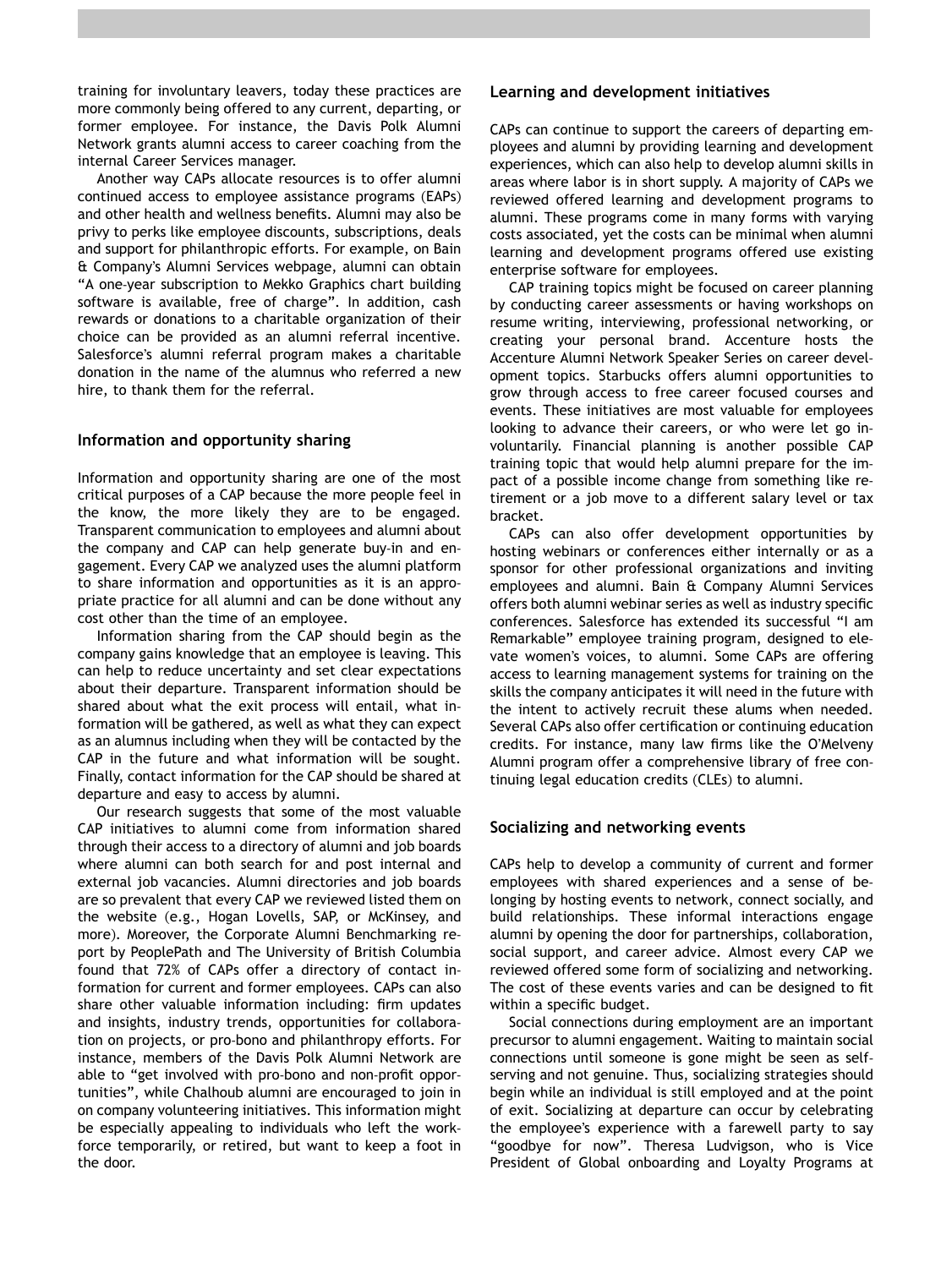Salesforce and oversees the alumni network indicates that they "don't want it to be a sad day when you leave Salesforce, we actually celebrate your next chapter with you". Other CAPs ask certain people in the company (like a mentor, supervisor, or friend) to be a "buddy" or personal connection focused on continuing to foster relationships as an internal point of contact to a specific alumnus.

A common theme in our research was that alumni appreciated being invited back for company social events such as happy hours, reunions, or holiday parties, that they are well attended, and viewed favorably by alumni. One of Bain and Company's Alumni services includes invitations to "alumni events, such as cocktail receptions and industry specific roundtables, [that] are regularly held worldwide". The McKinsey Alumni Network hosts over "100 knowledge and social events annually", while Marks & Spencer encourages alumni to stay a part of the M&S family by attending private alumni events. According to Enterprise Alumni, some CAPs are establishing affinity groups or micro-communities that allow alumni to connect more closely with a smaller group of similar others, following an established model of alumni relations in highereducation.

#### **Deciding which TRAILS practices to offer**

When launching a new CAP, just like launching any new initiative, the focus should be on survival and growth. It is important to start small and focus on a couple of specific events or activities that can help achieve initial goals. Ludvigson, at Salesforce, recommends starting by building community without asking for anything in return. Then additional initiatives and events can be integrated to more strategically meet the changing needs of employees and alumni as the CAP becomes more mature and more data are collected.

TRAILS design decisions can also be guided by the needs of different types of leavers including those who leave voluntarily for a new job, retirement, or leave of absence, and those who are forced out involuntarily. For example, an organization experiencing mass layoffs might "Allocate Resources" and provide "Learning and Development" initiatives aimed to help alumni find new employment opportunities. While companies experiencing a high rate of voluntary retirements might "Recognize" the retiree's legacy and provide "Socializing and Networking" events to stay connected and retain intellectual capital. Establishing affinity groups can be useful for meeting the diverse needs of different alumni in the network by establishing a variety of targeted programs that alumni groups can choose to engage in.

When thinking about which of the proposed practices to include in a CAP, contextual factors that will influence what is appropriate such as the geographic location, industry, company, culture, resources, CAP stage of development (i.e., infancy vs. maturity), type of worker (e.g., full-time vs. seasonal), job, and person should be considered. Of course, the cost of the initiatives will need to be considered as well. Many CAP leaders indicated that there are ways to offer valuable programs with a small budget. One way to minimize the costs associated with a CAP is to extend

existing employee initiatives to alumni, rather than develop new programming for only alumni. Another way is to select the practices that come with no cost other than time and effort of the CAP leader(s).

## **Key Questions for Stage 2: designing the CAP using the TRAILS typology**

- What TRAILS practices ([Table 1](#page-4-0)) are most appropriate for your organization?
- Which practices will achieve the CAP objectives given the company, alumni, and contextual characteristics as well as the cost of different initiatives?

## **STAGE 3: DEVELOP AND PLAN FOR SUSTAINABILITY**

Once the decision of *what* practices to incorporate in the program (in Stage Two) is made, it is time to determine *how*  the program will be integrated into the organization's current systems and sustained (Stage Three), taking into consideration the CAP objectives established in the assessment phase (Stage One). Stage Three (i.e., Develop) brings the program to life by answering questions related to *where* the CAP will fit in the organization's structure, *who* will manage it, and *how* it will be communicated and sustained over time.

## **Where does the CAP fit in the organization's structure?**

The structure of CAPs can vary greatly depending on the objectives of the of the program and size of the company. If the goal is talent related, such as bringing back boomerang employees or enhancing referrals from alumni, the CAP might fall under a human resources department. If the main objective is building community and creating brand ambassadors, the CAP might fall under marketing or communication. On the other hand, some firms concentrate alumni relations efforts in business development to maintain connections between alumni and employees for future collaborations and deals.

It is entirely possible and likely that CAP responsibilities span departments throughout an organization and require collaboration as a part of an interdisciplinary team that includes all of the previously mentioned areas for a seamless transition from exit management to alumni management. Victoria McKenzie-Gould, Director of Corporate Communications at Marks & Spencer suggests that where a CAP fits in the organization is less important than having a dedicated employee (with executive support) who can make connections across all areas of business and build community among a diverse group of people. Thus, when determining where a CAP fits in the organization it is important to consider the program objectives with acknowledgement that success will depend on cross-functional teams with a cohesive vision, clear communication, and shared information and data.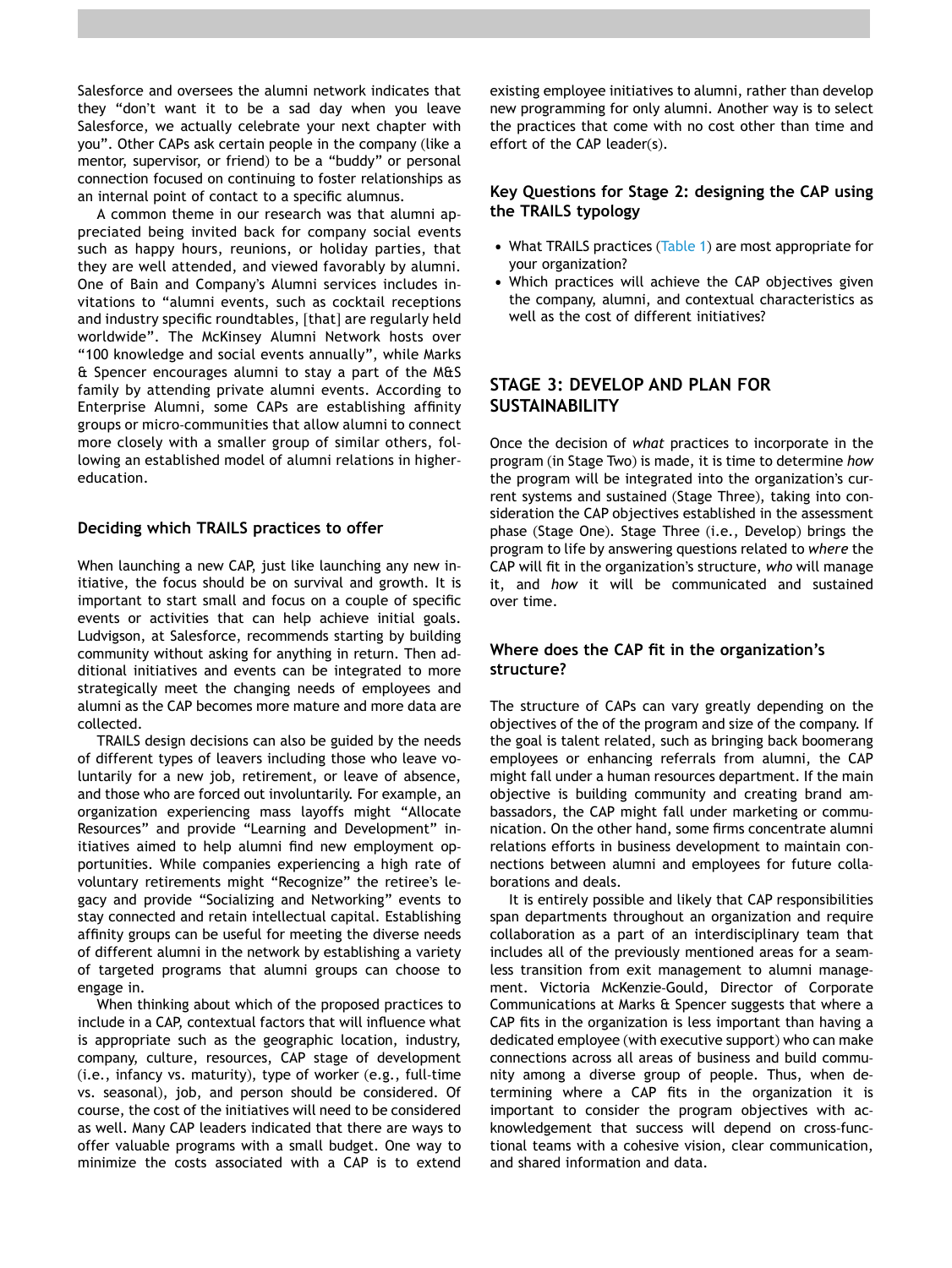## **Who will manage the CAP at a strategic and operational level?**

Part of CAP development involves establishing roles and responsibilities regarding who will develop and maintain the CAP. This entails clearly defining the role and determining if there is internal expertise available or if it is necessary to seek external expertise. Strategically managing a CAP typically requires at least one full time equivalent employee to develop, execute, evaluate, and update the program. This may include managing the budget and data, making decisions, reporting results to executives, and ensuring all parts are integrated.

While CAP leaders are responsible for a centralized global CAP strategy, effective execution also requires effort from many stakeholders. If there is a global alumni program for a company operating in multiple locations, regional specific representation is important by leadership from each office. Like most management practices, global strategies should be enforced locally to match the culture and to have more personal touch. This means having a designated partner or administrative assistant at each office to be the liaison or "alumni champion" to facilitate the local events. We recommend using alumni volunteers as CAP ambassadors or as part of an alumni advisory panel to help design and promote the program.

## **How will the CAP be marketed and sustained?**

Establishing a plan for marketing and sustaining the program into the future involves careful branding of the alumni program by determining what the CAP will be called (e.g., alumni network, community, etc.), how members will be recruited, how information will be shared, and how data will be tracked. At this stage, a website or alumni portal should be developed and CAP software should be integrated with existing software.

When a program is being launched members may need to be recruited from a pool of former employees. Interestingly, many CAPs track down alumni by searching LinkedIn and messaging them as an initial step to gaining alumni information. Others reach out to existing grassroot alumni groups (formally or informally run by alumni) with an invite to join or even partner with the CAP. To create buzz on social media, some CAPs ask alumni to share their favorite experiences and memories as an employee. Finally, sometimes there is an incentive offered for joining the CAP. For example, to gauge alumni interest and increase enrollment in its new CAP, Starbucks is offering a \$5 exclusive Starbuck's alumni gift card to anyone who joins as a member. This type of incentive is especially important when starting a program from scratch and trying to contact former employees who have been away for varying amounts of time.

Ongoing communication with alumni is important especially during the first year after they leave. According to the PeoplePath Corporate Alumni Benchmarking report, most CAPs communicate with their alumni either monthly or quarterly in a variety of ways, such as through a private LinkedIn alumni group, a CAP website, an alumni portal, and a newsletter. Ultimately, to engage alumni, the CAP website should be a one-stop-shop for alumni where they can login to a portal, quickly update their information, or

connect with the point of contact for the CAP as needed. For the CAP website to be a one-stop-shop, we recommend that it include the formal name of the CAP, the mission statement or value-proposition, the TRAILS initiatives being offered as a part of the program (e.g., alumni spotlights, upcoming events), and a supportive message to alumni quoted from a top executive. For instance, on the Citi Alumni Network webpage, the CEO of Citigroup, Inc. has the following quote alongside their picture, "Even after we move on in our careers, the time we spent at Citi connects us all. Our Citi Alumni Network provides you with opportunities to stay in touch with our firm, network with fellow alumni, find new opportunities and continue contributing to – and benefitting from – the rich legacy you helped build".

The sustainability of the CAP can be enhanced by integrating it with existing HR systems that allow the transition from employee to alumni to be automated. A thirdparty alumni software provider or a customer relationship manager (CRM) vendor can offer a solid platform that flows as an extension of employee HRIS allowing data to be more easily collected, stored, shared, and utilized. These platforms allow for more personalized and customized messaging to specific alumni, rather than all mass mailings (which tend to be less effective).

## **Key Questions for Stage 3: developing the CAP and planning for sustainability**

- *Where* will the CAP fit in the organization's structure? Do the goals of the CAP align with Human Resources, Marketing, and/or Business Development?
- *Who* will manage the CAP? What is the role of the CAP leader? Who will be on the CAP team and in what capacity (formally as well as alumni volunteers and program champions)?
- *How* will the CAP be communicated and sustained over time? What is the name of the CAP (e.g., alumni network, community, etc)? How will information will be shared (e.g., newsletter, alumni webpage, postcards, social media), and how will the program be managed (website development, alumni portal, integration with talent management software and data)?

## **STAGE 4: IMPLEMENT THE CAP**

Once all essential preliminary decisions are made in Stages One through Three, it is time to implement the program (Stage Four). Implementation involves establishing the timeline and inviting alumni to be members of the program. During the implementation stage (Stage Four), organizations may question *when* to introduce CAPs to employees and *who* is the able to join in an effort to execute the program in support of the CAP objectives.

## **When will the CAP be introduced and when will activities take place?**

The CAP should be introduced and shared with employees early with a clear value-proposition campaign determined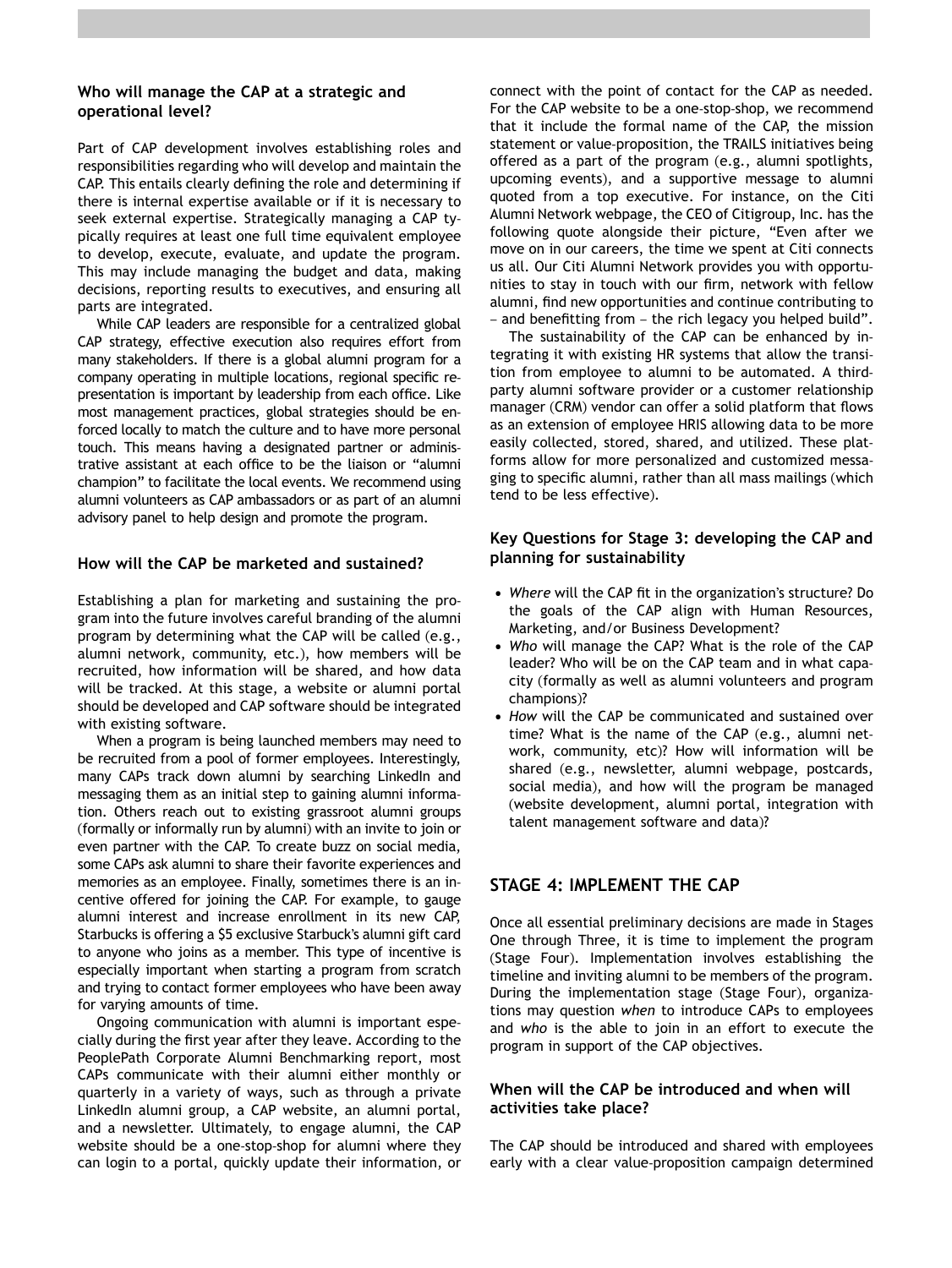from all of the data previously collected. The CAP can be highlighted throughout the employee lifecycle such as during recruitment, onboarding, training, and beyond. Including current employees in conversations about the CAP, or as members, serves as an important signal to employees to know that they will always be connected to the company, even if they continue their career elsewhere. This also provides a platform for current and former employees to interact, which often leads to helping fill future business needs.

A schedule for when certain alumni activities should occur needs to be developed intentionally. This begins by identifying a plan for contacting alumni, events, and data collection. A calendar of any initiatives that might occur on a monthly or annual basis can be beneficial, including information on how often and when newsletters will go out and the website will be updated as well as tracking recurring events. Several CAPs offer quarterly happy hours, annual alumni reunions, or bi-annual alumni survey. These initiatives should be timed strategically and aligned as a part of a comprehensive CAP.

Next, scheduling CAP initiatives involves identifying major touchpoints when the CAP will prove valuable to employees and alumni, often referred to as milestone moments" or "moments that matter". People's lives, preferences, and needs change, so someone who is not engaged one moment, might be engaged the next. Natural touchpoints for employees may align with employee tenure, such as service anniversaries or completion of a degree or certification. These touchpoints provide opportunities for CAPs to connect with a personalized message recognizing a particular milestone. However, Kathi Enderes from the Josh Bersin Academy, cautions that it is important to also acknowledge the smaller, day-to-day moments where an individual might desire support, respect, and acknowledgement as well.

It is equally important to recognize when the timing and method of engaging alumni may not be ideal. People may not be as receptive to being engaged alumni at the point of departure when stress and emotions tend to be heightened. For instance, when they are dealing with sensitive issues like being let go they may not be feeling such a strong connection to their former supervisor and colleagues. Thus, considering when to first connect with an alumnus after departure should be an intentional choice. In some industries the data show that five months is the sweet spot for contacting alumni after they leave because that timing has the highest conversion rate of engaging alumni. This would be the appropriate time for the CAP (or if there is an assigned buddy) to send a message checking in to see how they are doing, wishing them well, and asking if and how they would like to stay connected through the alumni program.

## **Who will be invited to the CAP?**

Historically CAPs tended to be designed to be companyserving and often only top talent in executive level or partner positions were invited to be members. Although some companies still only invite people in certain highstatus roles to join the CAP, many programs now have shifted to focus on inclusivity and indicate that CAPs should not give preferential treatment. There is a strong emphasis on the importance and value of inclusion in these programs such that why someone left, how they performed, or where they went should not be used as criteria for inviting someone to join a CAP.

We recommend that CAPs should be available to all levels of employees and alumni, with few exceptions. The exception being employees who leave in bad standing from engaging in fraudulent, unethical, or illegal work behavior, which typically accounts for only a small percentage of leavers. While it is natural to question why a poor performer or someone going to a competitor would be invited to the CAP, there can be value in staying in touch with any alumni, even those who may not have been the right fit internally. As mentioned above, they may become a brand advocate, source of employee referral, customer, or corporate partner while the firm may be a future employer or network opportunity. Moreover, McKenzie-Gould suggests that when young employees leave entry level retail positions, their future is full of potential and unknowns. As such, maintaining the connection may be mutually beneficial in the future.

It can be dangerous to cherry pick alumni or have exclusive events because that can cause damage to the brand and potentially harm alumni goodwill. This is especially concerning when only inviting people in high-status jobs. We know from research that women and minorities are underrepresented in high status jobs, and so differentiating by status might inadvertently discriminate against certain groups, potentially leading to adverse impact. This is especially concerning if it reduces the likelihood of them being invited to professional networking events.

### **Key Questions for Stage 4: implementing the CAP**

- *When* will the CAP be introduced and when will activities take place? What is the schedule of CAP activities and initiatives? What touchpoints and timing for communication with alumni will be identified?
- Who will be invited to the CAP? What criteria will be used for inclusion or exclusion?

## **STAGE 5: EVALUATE THE CAP AND RESULTS**

The last stage of the CAP design process is evaluation. In Stage 5 (Evaluate), CAP evaluations should be designed to provide both formative evaluations that include data and information to improve the program as well as summative evaluations to assess the overall effectiveness of the program relative to its objectives. In typical training programs, Kirkpatrick's levels of evaluation are used to collect information on reactions (satisfaction), behaviors (engagement), and results (capital). We use these levels to suggest alumni outcomes important to consider in evaluating a CAP. The level of evaluation should be determined by the objectives and characteristics of the CAP. For instance, if the purpose is non-monetary, intangible, emotional community building the evaluation would be different than if the goal is to demonstrate the value and ROI of the CAP to the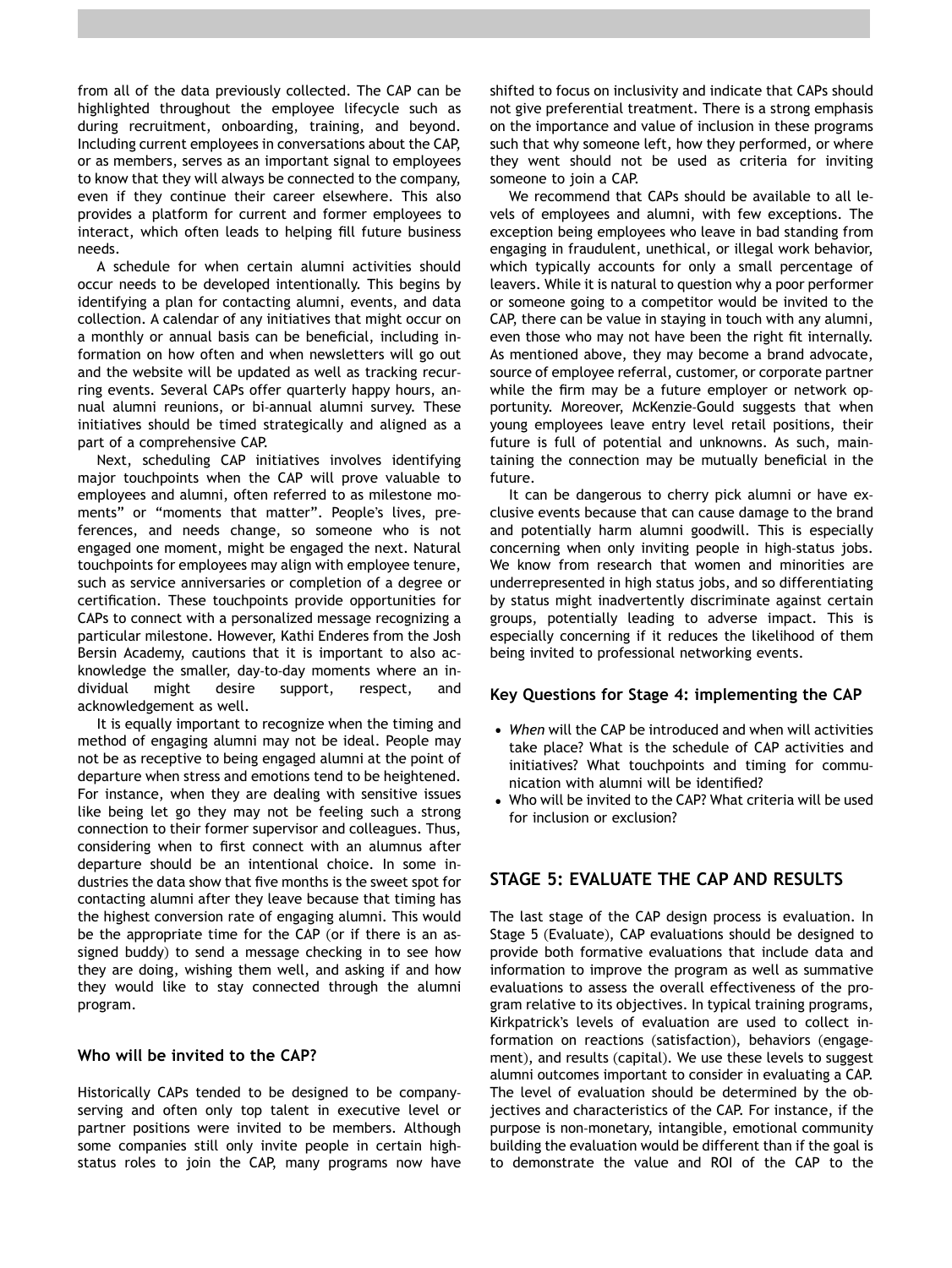company. Even though this is the final stage, evaluation should be carefully planned early in the CAP design process with an expert who can ensure the evaluation is both reliable and valid.

## **Employee and alumni satisfaction reactions**

Perceptions of the CAP should be measured to determine employee and alumni reactions and feedback. Keeping a pulse on satisfaction is important to determine and continuously assess if the program is meeting the employee and alumni needs. Satisfaction can be measured through a few different metrics:

- *Satisfaction Surveys:* Satisfaction with the overall alumni programs can be assessed using pre-established survey items.
- *Employee and Alumni Event Reactions:* Otherwise known as 'smile surveys', reactions assessments can gather immediate feedback on employee and alumni activities and events.

### **Employee and alumni engagement behaviors**

In addition to reactions, the CAPs should be evaluated by the behaviors they influence. A successful CAP is likely to result in alumni engagement and involvement in alumni activities. We identify several types of metrics to capture alumni engagement from least involved to most involved. The goal is to convert engagement from one level to the next (e.g. – moving from opening emails to participating in events).

- *Registration Rates:* the number and/or percentage of eligible individuals who officially join the alumni network.
- *Open Rates:* the number and/or percentage of eligible people who open newsletters, emails, and other information shared via the CAP.
- *Participation Rates:* the number and/or percentage of eligible individuals who participate in any particular CAP events.
- *Volunteer Rate*: the number and/or percentage of eligible individuals who volunteer to help with CAP events and activities.

## **Business driver results**

Last, a successful CAP should result in outcomes relevant and important to the business. Legnani, from the Citi Alumni Network, indicates that CAPs are "an opportunity for business, an opportunity for re-hiring, and an opportunity to retain access to a qualified panel of invested experts including retirees. There's real ROI to be seen when this initiative is geared into a company's DNA." Yet, many CAPs are not evaluating their programs for ROI, and future research that clearly indicates the relationship between CAPs and realized value to the firm is needed. We suggest that if it aligns with the objectives of the program, firms should measure ROI and identify metrics for evaluating some of these business drivers, including the human capital, reputational capital, and social capital results of CAPs.

#### **Human capital: talent acquisition**

Human capital, an employee's knowledge, skills, and abilities that are valuable to an organization, has been recognized as a leading factor in establishing a competitive advantage. A positive alumni experience positions an employer to acquire talent cost-effectively, quicker, and with higher yield and retention rates through employee and alumni referrals and top performers who leave and return to the organization as boomerang employees. There are several ways to measure the value of CAP on talent acquisition. We recommend the following:

- *Boomerang Quantity*: the number of alumni hired back by the firm.
- *Boomerang Quality*: the performance levels of boomerang employees.
- *Boomerang Cost Savings*: the reduction in cost per hire, time per hire, and time to productivity when hiring alumni.
- *Alumni Referrals*: the number of individuals referred by alumni.
- *Alumni Referral Cost Saving*: the reduction in cost per hire and time per hire when hiring alumni referrals.

#### **Reputational capital**

The views of current and former employees about their alumni experience influences the reputation of the company. One of the primary reasons that companies offer CAPs is employer brand advocacy. The metrics most common for measuring reputational capital and highlighting brand advocacy resulting from CAPs include:

- *Net Promotor Score:* the likelihood alumni would recommend a company to a friend or colleague.
- *Glassdoor Ratings:* the rating provided by former employees of the firm on what it's like to work there.

#### **Social capital**

A positive alumni experience enables the company to foster ongoing relationships and capture valuable knowledge and resources from those relationships. Partnerships between alumni and the organization can provide knowledge and business back to the firm through client relationships, suppliers, and mentoring relationships. Social capital can be evaluated by measuring structural, affective, and cognitive social capital and the associated value to the company.

- *Structural capital*: the number of relationships between employees and alumni.
- *Affective capital*: the amount of trust and identification between employees and alumni.
- *Cognitive capital*: the number of relationships that share knowledge, including connections with suppliers, clients, mentors, and other partners.
- *Revenue from social capital:* the revenue brought into the firm from partnerships.

## **Key Questions for Stage 5: evaluating the CAP**

• How will you evaluate whether the CAP is successful? How will you ensure the evaluation design is reliable and valid?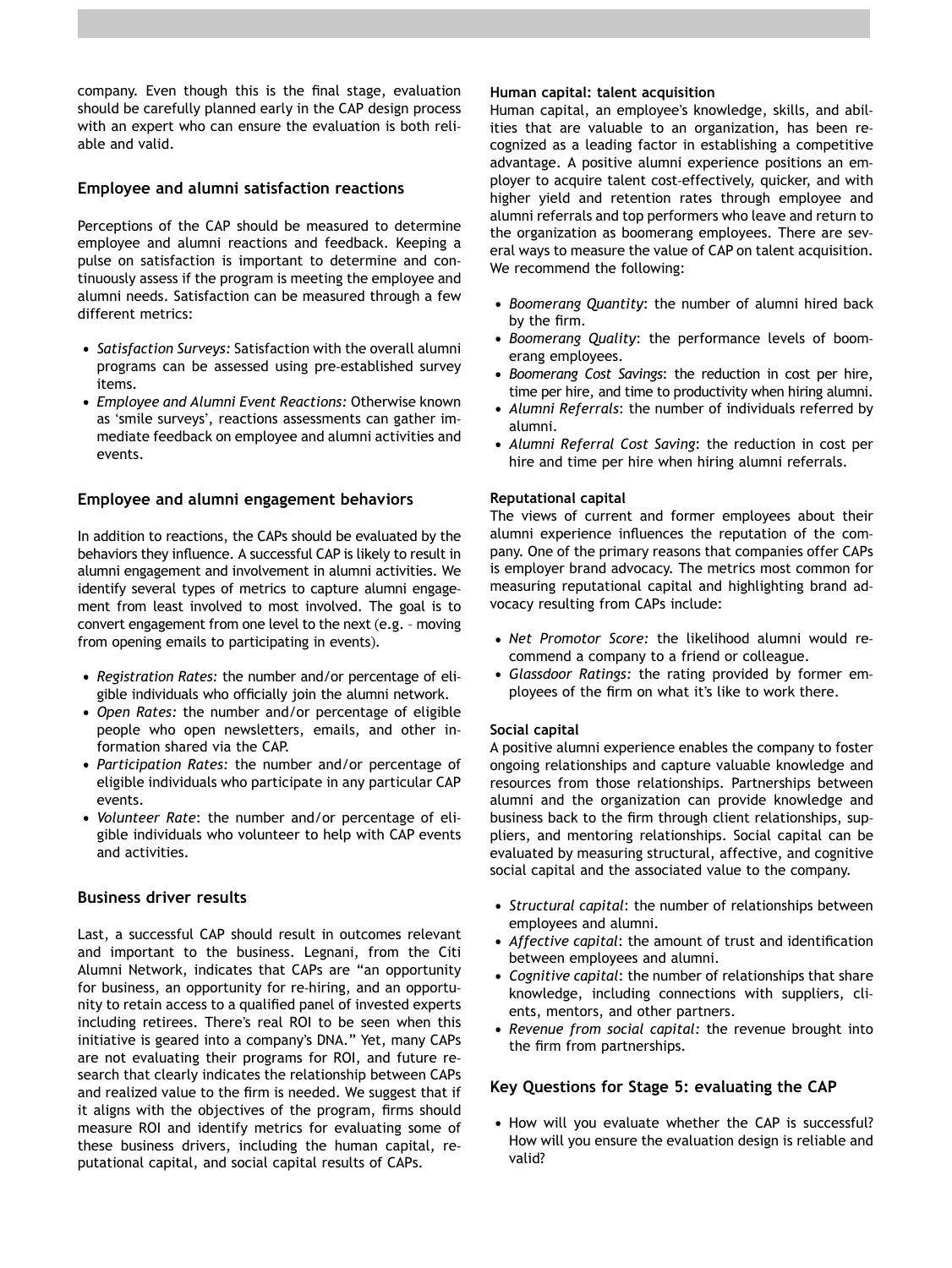• What reactions, behaviors, and results will you measure based on the objectives of the CAP?

## **CONCLUSION**

Employers and employees today are working under an evolved employment model characterized by far more movement and flow than in the past. While retention is and should be a primary focus of talent management, it is shortsighted to assume it is the only appropriate approach for managing employee mobility. Organizations have an opportunity to make the most of the inevitable increase in employee mobility by taking a broader perspective of talent management and extending the employee lifecycle to include alumni management. This can be achieved by integrating CAPs into a talent management strategy that considers career management, employee exit, offboarding, and beyond.

In this paper, we provide a systematic and comprehensive approach for designing CAPs to manage talent as it leaves, maintain connections with former employees, and provide paths back into an organization. Using an instructional system design process and our TRAILS typology, we provide a guide that organizations can use to determine what should be considered at each stage of a CAP's development given a company's unique characteristics and needs. Although we introduce the TRAILS typology for CAP design, it may be used more broadly in programming to support any career transitions. For instance, the TRAILS typology may be useful in repatriation, internal relocations, or other types of movement within or across firms. Offering these programs as part of the employee lifecycle demonstrates the ongoing support companies can provide individuals on their career path and build a community of employees and alumni.

## **CREDIT AUTHORSHIP CONTRIBUTION STATEMENT**

**Alison M. Dachner:** Conceptualization, Methodology, Investigation, Writing – original draft, Writing – review & editing, Visualization, Project administration. **Erin Makarius:** Conceptualization, Methodology, Investigation, Writing – original draft, Writing – review & editing, Visualization.

## **Declarations: Alison M.Dachner and Erin E.Makarius**

- *Submission Declaration:* All authors have seen and approved the final version of the submitted manuscript.
- *Declaration of Interest*: None
- *Funding Source Declaration*: This research did not receive any specific grant from funding agencies in the public, commercial, or not-for-profit sectors.

• *Submission Declaration*: This is the original work of the authors and not published anywhere or under consideration for publication anywhere else.

## **SUGGESTED READINGS AND RESOURCES**

#### **Alumni and Boomerang Articles**

Carnahan, S., & Somaya, D. (Spring 2015). The other talent war: Competing through alumni. *MIT Sloan Management Review.* Retrieved from [https://sloanreview.mit.edu/](https://sloanreview.mit.edu/article/the-other-talent-war-competing-through-alumni/)  [article/the](https://sloanreview.mit.edu/article/the-other-talent-war-competing-through-alumni/)-other-talent-war-competing-through-alumni/.

Dachner, A.M. & Makarius, E.E., (2021) Turn departing employees into loyal alumni. *Harvard Business Review*, March-April. Retrieved from [https://hbr.org/2021/03/turn](https://hbr.org/2021/03/turn-departing-employees-into-loyal-alumni)departing-[employees](https://hbr.org/2021/03/turn-departing-employees-into-loyal-alumni)-into-loyal-alumni.

Keller, J.R., Kehoe, R., Bidwell, M., Collings, D., & Myer, A. (2021). In with the old? Examining when boomerang employees outperform new hires. *Academy of Management Journal*, 64, 1654–1684.

Shipp, A. J., et al., (2014). Gone today but here tomorrow: Extending the unfolding model of turnover to consider boomerang employees. *Personnel Psychology*, *67*(2), 421–462.

Snyder, D.G., Stewart, V.R., & Shea, C.T. (2021). Hello again: Managing talent with boomerang employees. *Human Resource Management,* 60, 295–312.

Sturt, D. (May, 2019). Your company needs a process for offboarding employees gracefully. *Harvard Business Review.*  Retrieved from [https://hbr.org/2019/05/your](https://hbr.org/2019/05/your-company-needs-a-process-for-offboarding-employees-gracefully)-companyneeds-a-process-for-[offboarding](https://hbr.org/2019/05/your-company-needs-a-process-for-offboarding-employees-gracefully)-employees-gracefully.

Swider, B.W., Liu, J.T., Harris, T.B., Gardner, R.G., (2017). Employees on the rebound: Extending the careers literature to include boomerang employment. Journal of Applied Psychology, 102, 890–909.

### **Training and Development**

Brown, K. G., & Sitzmann, T. (2011). Training and employee development for improved performance. In S. Zedeck (Ed.), *APA handbook of industrial and organizational psychology, Vol. 2. Selecting and developing members for the organi*zation (pp. 469-503). American Psychological Association. [https://doi.org/10.1037/12170–016.](https://doi.org/10.1037/12170-016)

Noe, R. A. & Tews, M. (2009). Strategic training and development. In J. Storey, P. Wright, and D. Ulrich (eds.) *The Routledge Companion to Strategic Human Resource Management* (pps. 262–284). New York: Routledge.

#### **Corporate Alumni Program Webinars and Reports**

Barnard, M. [Guest], Beck, N. [Guest], Rahme, I. [Guest], & Sinclair, J. [Host] (2021). Webinar Recap: Retail Spotlight: Engaging Alumni: Our People Are Our Brand.

Destefano, M.J. [Guest], Legnani, A. [Guest], & Sinclair, J. [Host] (April 15, 2020). Engaging Alumni: A critical step on the road to recovery [video]. [https://enterprisealumni.](https://enterprisealumni.com/news/alumni-videos/engaging-corporate-alumni-business-roi/)